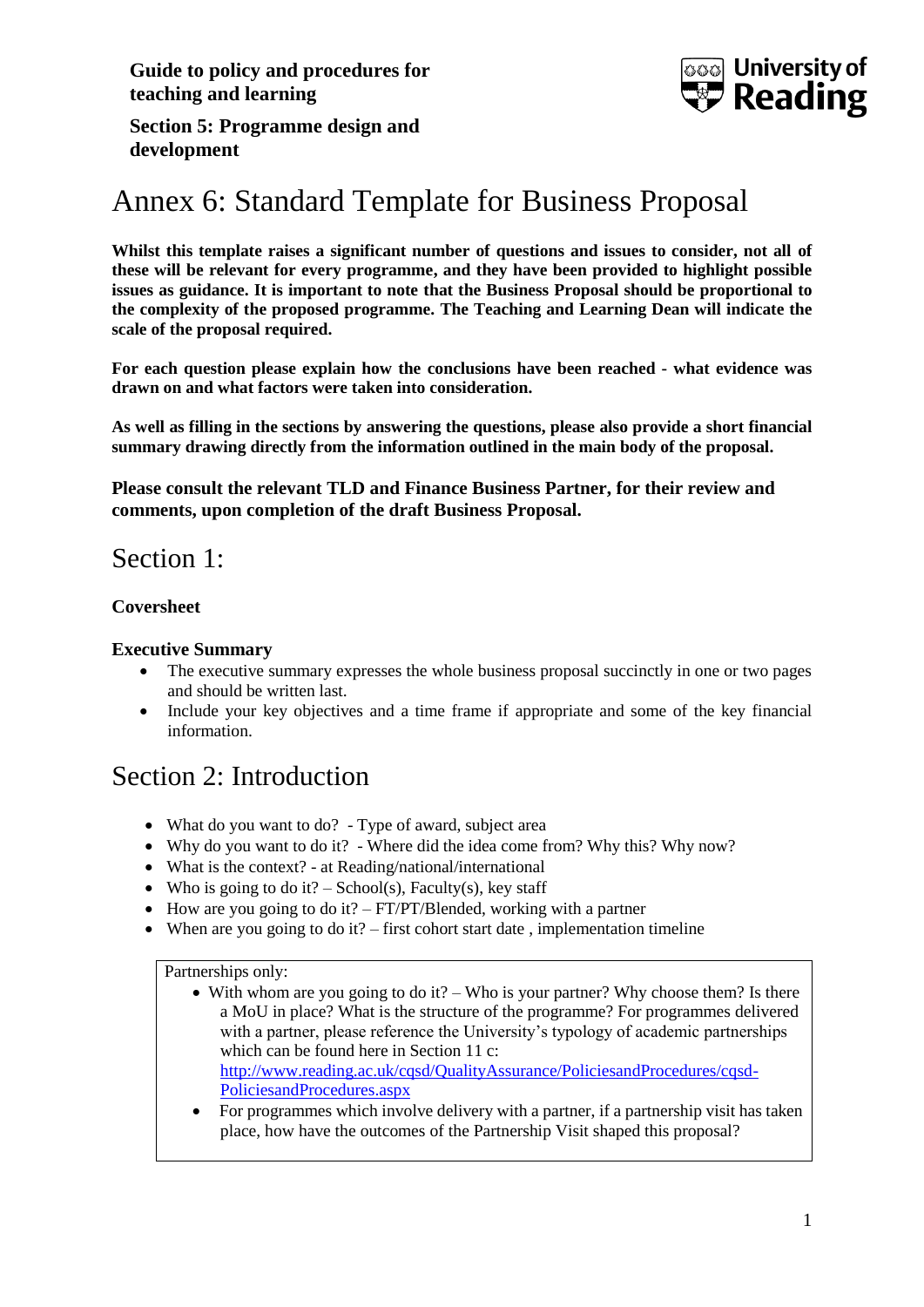# Section 3: General Analysis

# **A - Strategic fit**

How does the programme fit with:

- The School Operating Plan?
- School's and related areas current offering?
- University's Teaching and Learning Enhancement Priorities?
- The outcomes of the School Planning and Enhancement of Learning and Teaching (SPELT)?
- Internationalisation Strategy?

Explain where the student numbers come from

- Increase in recruitment target?
- Re-allocation from discontinued programme? which?
- Swapped from another programme?

What are your long term plans for programme? Size, scope, fit, *(partnership)* with future offerings?

## **B - Resources**

#### **Human**

- Do you already have appropriately skilled **academic**, **pastoral** and **administrative** support staff to deliver this programme within your School or Department? If not, please specify the different or extra requirements.
	- o You will need to consider time and personnel to handle all aspects of the programme: marketing, recruitment, admissions, administration, travel time, teaching, assessment etc. There may also be travel and accommodation costs (in particular for programmes operating off campus or internationally)
- Will the programme require different or extra resources from beyond your School or Department? *e.g.* from
	- o another School the relevant SDTL should be consulted in the first instance and will be required to sign the Form 1
	- o Faculty Office or central service
	- o English language support
	- o Library
	- o ITS
	- o Study Advice/Study Skills sessions
- Will there be any travel/accommodation costs for these staff, *e.g.* for distance learning programmes, informal or review visits to partner?
- Will extra or additional staff training and development opportunities be required? Have you consulted the Centre for Quality Support and Development?

#### **Teaching, Learning and other Facilities (some questions will only be relevant for programmes delivered on campus or off campus without a partner)**

- What physical space will you need to deliver the programme? Does this differ to or is it in addition to physical resources you already have? (*e.g.* classrooms, labs or other special facilities)
- Will the delivery of the programme require the purchase of different or additional equipment? (*e.g.* lab equipment)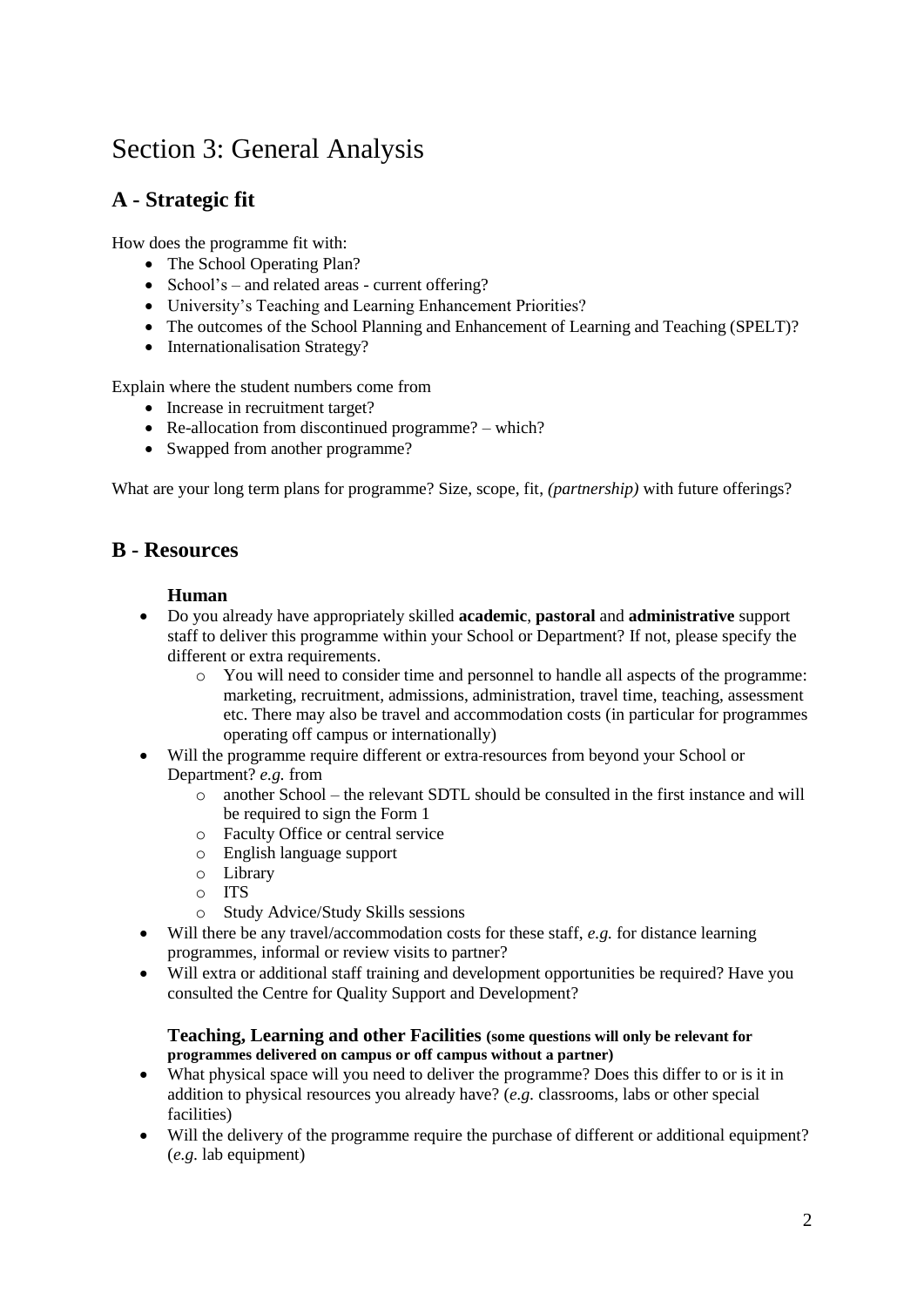- Have you consulted the RISIS Office? For some non-standard programmes it will be important to consult the RISIS Office at an early stage of the planning process regarding the creation of course codes.
- Have you consulted the Central Room Bookings and Timetabling Office? Proposers should consider how the development of the new Programme will impact existing timetables. If the programme is going to require additional resource, particularly regarding teaching space, the Central Room Booking and Timetabling Office must be consulted to ensure the resource is available.
- Have you completed the form at the below link to inform the Library and IT Services of the new programme? [http://www.reading.ac.uk/internal/its/help/its-help](http://www.reading.ac.uk/internal/its/help/its-help-forms/depnewcourse.aspx)[forms/depnewcourse.aspx](http://www.reading.ac.uk/internal/its/help/its-help-forms/depnewcourse.aspx)
- Have you consulted the Library regarding the new programme? The Library will need to be made aware of any different or extra resources the programme will require.
- What will be the IT requirements of the programme? Have you consulted IT Services?
- What are the e-learning requirements of the programme? Have you consulted the Centre for Quality Support and Development?
- For programmes involving delivery with a partner, proposers must consult the *Guidelines on the provision of information and IT learning resources for students on programmes delivered with an academic partner,* document 11d [http://www.reading.ac.uk/cqsd/QualityAssurance/PoliciesandProcedures/cqsd-](http://www.reading.ac.uk/cqsd/QualityAssurance/PoliciesandProcedures/cqsd-PoliciesandProcedures.aspx)[PoliciesandProcedures.aspx](http://www.reading.ac.uk/cqsd/QualityAssurance/PoliciesandProcedures/cqsd-PoliciesandProcedures.aspx)

Following on from these discussions, Proposers must indicate which category of provision the proposed programme falls within.

- Have you consulted CPEC? You will need to complete the following form <http://www.careers.rdg.ac.uk/staff/newcourse.asp>
- Will extra places in on-campus accommodation be required? Have you consulted the University Lettings Officer?
- Will students only be on campus for part of the year? *N.B.* The University is liable for accommodation fees for all lets that become void part way through the academic year.
- What support will there be for students with disabilities? You will need to consider issues relating to disabled students' access to placement opportunities and special arrangements for students with specific learning difficulties including dyslexia, dyspraxia, dyscalculia and AD(H)D.

### **Risk Analysis**

<u>.</u>

- What would be the implications if 10% or 20% fewer or more students were accepted on the programme? (consider factors such as allocation of personal tutors, timetabling, financial viability etc.)
- Are there any other factors of change are on the horizon? What would their impact be?
- For programmes delivered with a partner, what is the exit strategy if the partnership were required to terminate quickly?<sup>1</sup>

### **Marketing, Recruitment and Admissions**

- Have you consulted the Student Recruitment and Outreach Office and especially in relation to the timing of recruitment for a new Programme?
- Have you consulted with Marketing, who can provide support in domestic and international market analysis for the proposal?
- Have you consulted with Reading International Office with a view to overseas recruitment?

<sup>&</sup>lt;sup>1</sup> The University will be responsible for ensuring that students admitted to a programme who wish to complete it under their awarding authority can do so in the event that a delivery organisation or support provider or partner withdraws from an arrangement or that the degree-awarding body decides to terminate an arrangement.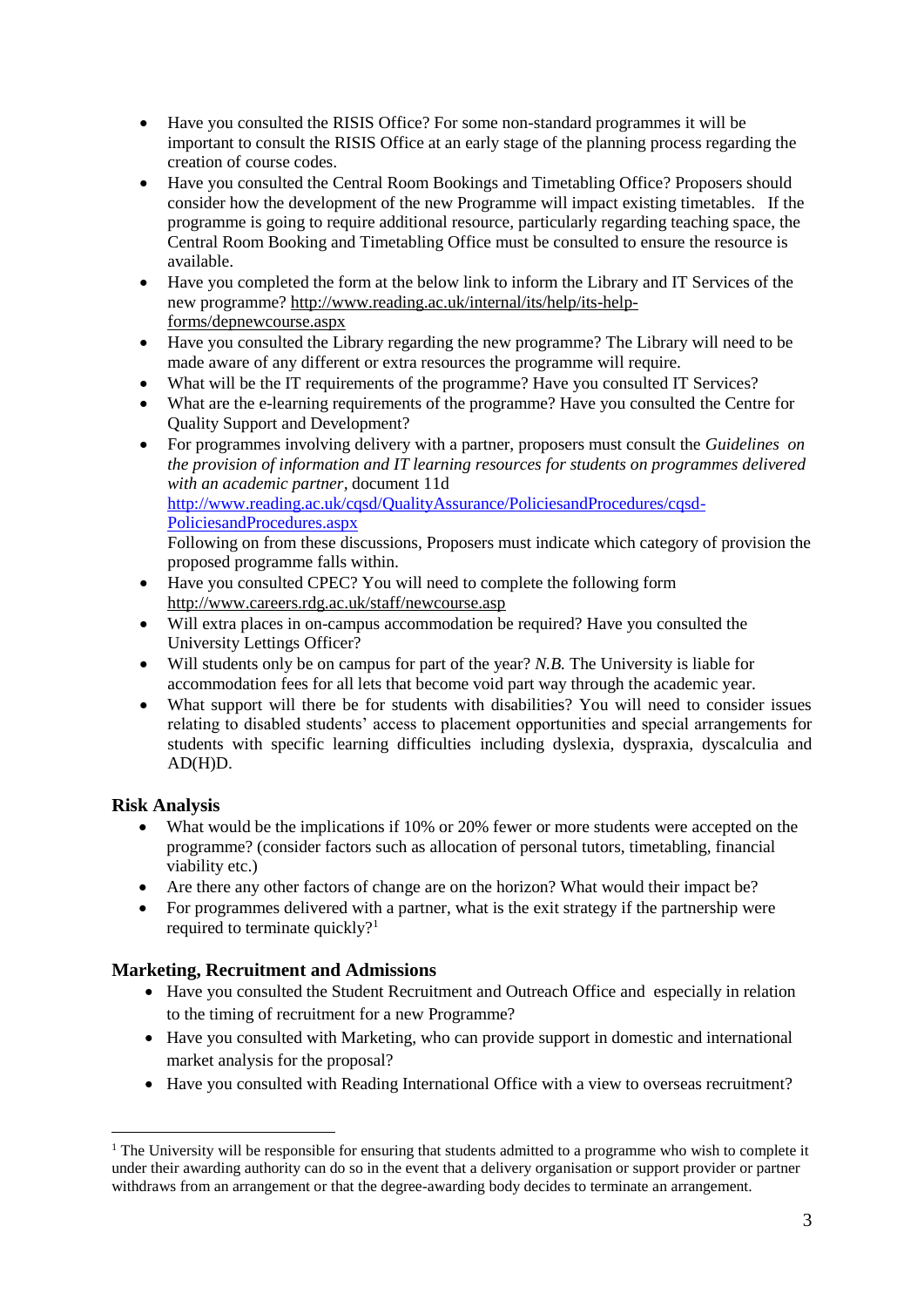• Have you consulted the Admissions Office?

Market environment:

- Do other Universities in the UK and internationally (if competition is global) offer the same or similar courses? How successful are they? Why are they successful or unsuccessful?
- Who are your main competitors? What do they offer which is comparable?
- Is there a unique selling point of the programme? What makes it different?
- If it appears to be an entirely novel venture, why hasn't this been undertaken before?
- What evidence do you have that there is demand for the programme?
- Is the demand likely to continue/decline/increase in the future?

Entry tariff, student numbers and tuition fees:

- What will be the entry tariff for the programme? Why?
- For programmes to be delivered with a partner:
	- $\circ$  how does the entry tariff take into account the different entry qualifications which students from different countries may offer?
	- o what will be the English language requirements for entry to the programme?
	- o what are the arrangements for the Assessment of Prior (Experiential) Learning?
	- o Particularly for jointly-awarded degrees, what will be the arrangements for admitting students who do not meet the agreed common admission standard?
- What proportion of students do you expect to be home or international fee payers? Why?
- Where do you expect students to come from direct from education or the workforce? Why?
- How many students do you expect to enrol each year? Why? Please provide projected figures for the first three years. For programmes to be delivered with a partner, it will be necessary to identify the minimum and maximum number of students to be enrolled each year.
- What is the anticipated volume of applicants? Have you consulted with the Admissions Office?
- What would you do if there was a particularly high or low ratio of applications to places?
- What fees will be charged for the programme? Why that level?
- Fees will there be premium fees? Have you made a case for a fees reduction via the Subgroup on Fees, Bursaries and Scholarships, if appropriate?
- How are they likely to finance their studies (government/employer sponsored or self-financed)?

#### **Student Experience**

- What will it be like to be a student on the programme?
- What will be the modes of study (*e.g.* full-time, part-time) and delivery (*e.g.* campus based, distance learning)? How does this fit with your target market?
- Will the programme be delivered wholly, or in part, using an online mode of delivery (e.g. online distance learning or blended learning)? If so, you should consult the University's Technology Enhanced Learning Team [\(v.holmes@reading.ac.uk\)](mailto:v.holmes@reading.ac.uk).
- Will the programme involve Study Abroad? Have you consulted the Erasmus and Study Abroad Manager [\(m.a.dowse@reading.ac.uk\)](mailto:m.a.dowse@reading.ac.uk) in the development of the programme?
- Will different or extra student and academic support be offered? (*e.g.* an international tutor)
- How will you ensure that the programme delivers a high quality student experience? Please provide examples to support your answer.
- Will students on the programme require bespoke induction and transition events (particularly if the programme involves transfer from different modes of learning or between teaching locations)?
- Will there be a suitable range of teaching methods and student learning opportunities? Please provide examples.
- Will students be able to transfer onto any other programmes?
- How will you seek student evaluation and input in the programme? (particularly for collaborative provision or where students are not based on campus)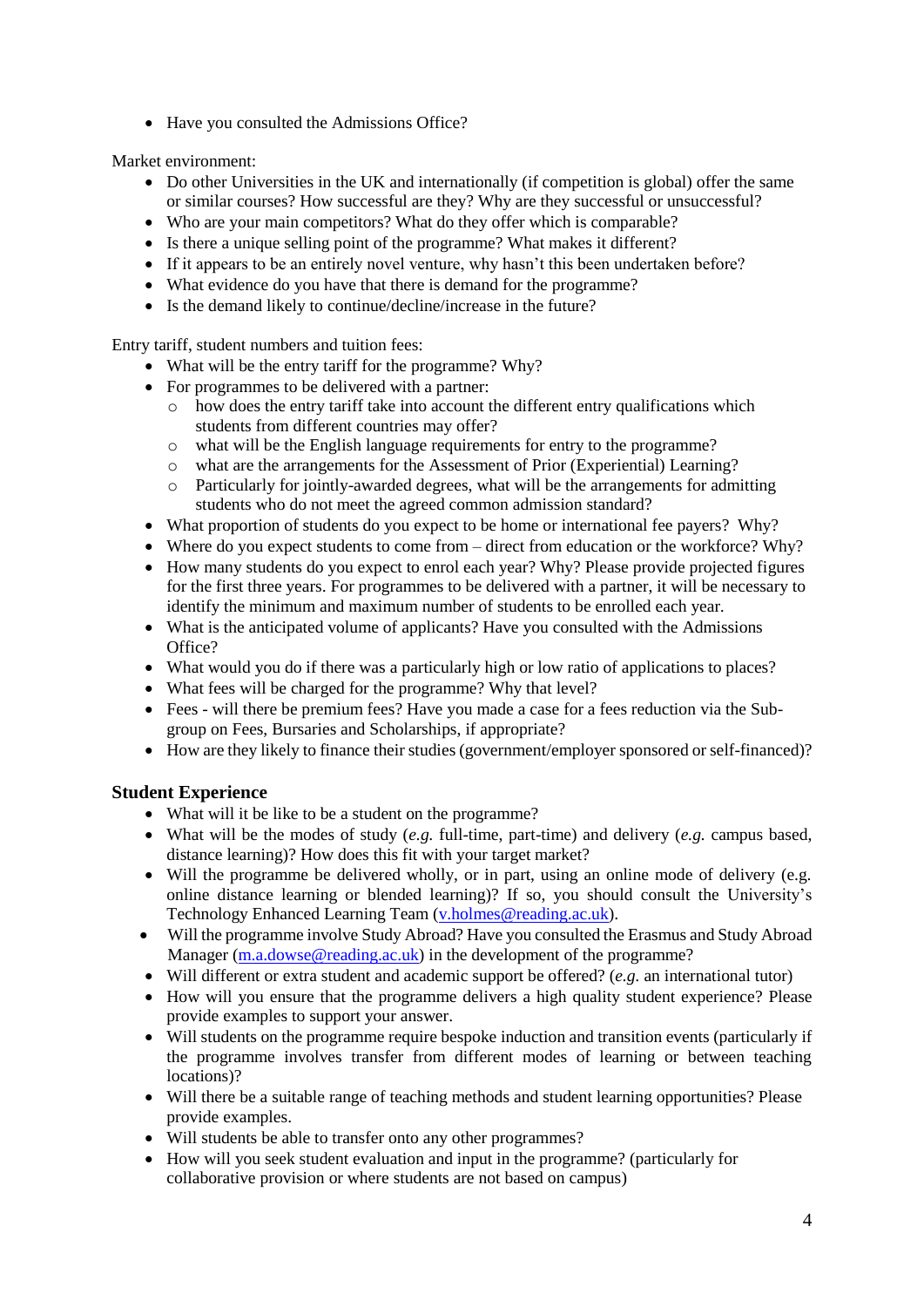- For arrangements which involve the transfer of students from a partner institution to a later stage of a programme at Reading, what will there be a good quality student experience away from Reading? What will be the impact of a group of students arriving en masse into the student body – both for the arriving students and the current cohort?
- For all programmes delivered at Reading or with a partner: Have you taken into account the entitlements of disabled students when designing the programme? Have you paid attention to the accessibility of the physical learning and teaching environment so that disabled students are not disadvantaged?
- How will you ensure the programme is inclusive, catering to a wider range of diversity within the student population?

### **Employability and Destinations**

- What work-related and placement opportunities will be available on the programme?
- Have you consulted the *Staff guide to managing placements* <http://www.reading.ac.uk/careers/staff/managing-placements.asp> and the Senior Placement and Development Manager [\(e.l.sowden@reading.ac.uk\)](mailto:e.l.sowden@reading.ac.uk) when developing your programme?
- How will you ensure that students are able to gain employment after graduation?
- Where will students work after they finish the programme *i.e.* what evidence exists for demand for this qualification?
- Are students likely to pursue further study? At Reading?

### **Quality Assurance**

- How will the programme fit with the University's OME processes?
	- o What will be the membership of the Board of Studies? How often will it meet?
	- o What will be the membership of the Board of Examiners? How often will it meet?
	- o Who will be the External Examiner?
- Have you discussed any variation to the University's QME processes with the Centre for Quality Support and Development?

### **External**

- Is the programme supported by external funding or is its creation part of the process of applying for external funding?
- Will the programme be accredited? If so, have you consulted and received a response from the relevant Professional Statutory and Regulatory Body (PSRB)? Please attach their report(s), if available
- Have you consulted and received reports from:
	- o Employers
	- o Other HEIs
	- o Current and former External Examiners
- What involvement will employers have in the programme?

#### **Consultation with current students**

- How have current student views been collected and reflected in the development of this new programme?
- Please provide evidence of student comments and feedback obtained via any of the following mechanisms:
	- o SSLCs or Boards of Studies
	- o Module Evaluation Forms
	- o Focus groups or other questionnaires
	- o Periodic Review
	- o Feedback from NSS or PTES
	- o Online discussion forms (e.g. Blackboard, Facebook etc.)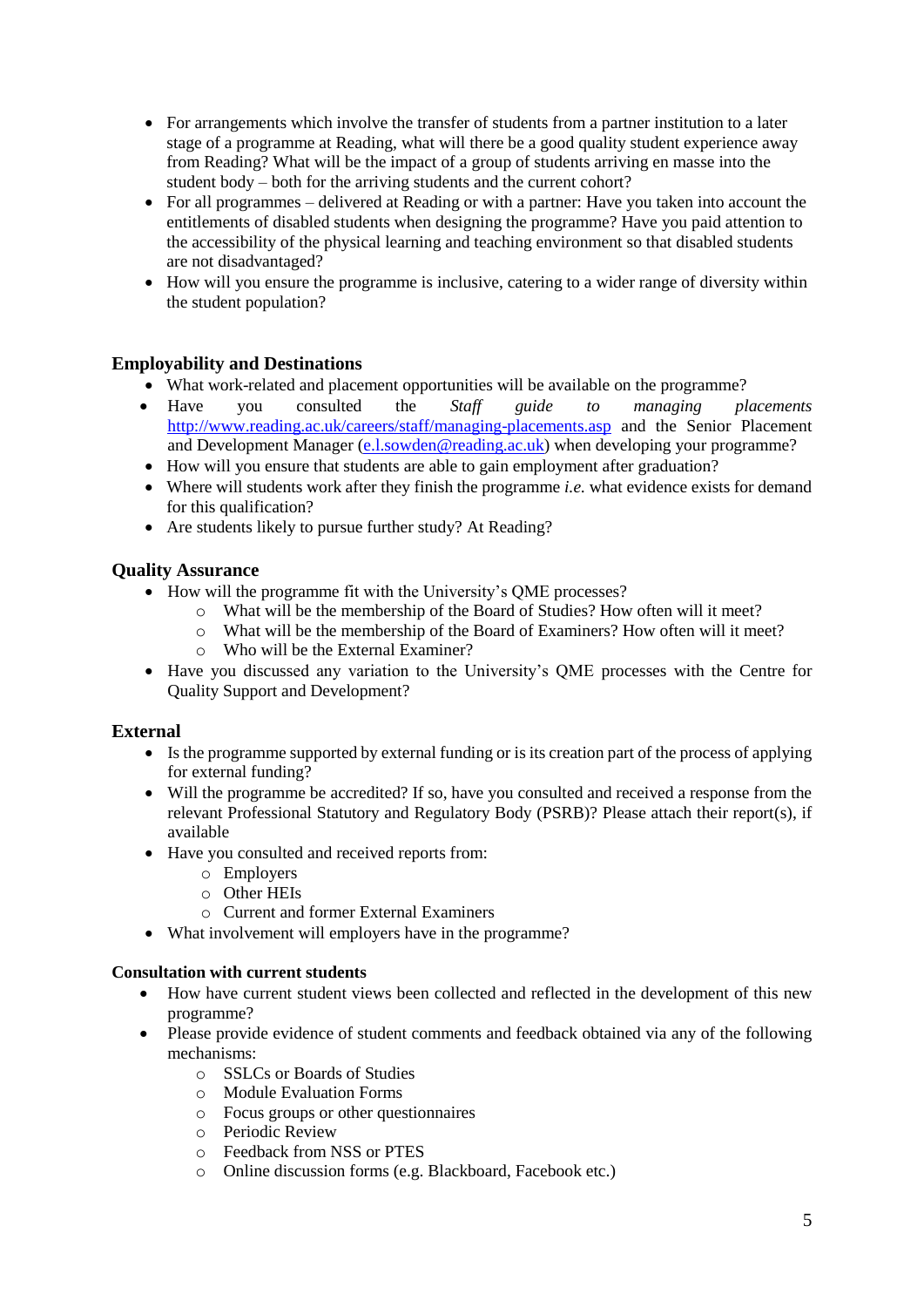### **Financial Summary**

 This should be brief and reflect the issues raised in this section, *i.e.* anticipated expenditure, income. It could be included as an appendix to the proposal. For programmes delivered with a partner, projected expenditure should consider document translations costs e.g. translation of the contract and the cost of a site visit, if required.

**Sections C, D and E apply to programmes involving a partner only. Support is available from the International Partnerships Team (for international arrangements) and the Centre for Quality Support and Development (for UK and international arrangements). The TLD or their delegate will provide Schools with a partnership report, following the partnership visit. The partnership report should be appended** 

**to the final version of the** *Business Proposal.*

## **C – Partner status and operating context**

### **Partner Status**

- Is there a Memorandum of Understanding with the partner? When does the MoU expire?<sup>2</sup>
- What existing relationship does the partner have with UoR? Does the Partner have any other partnership programmes with the University?
- What comments and recommendations have been provided by any *Partnership annual review (Form 1/Form 2/Partner sub-report)?* For both this programme and any other collaborations with the University.

Have you established, in addition to checks carried out at MoU stage:

- UoR's experience of operating the proposed model of the programme?
- UoR's ability to successfully resource investigation of the programme with specific consideration of resource implications for the ADTL and CQSD?
- UoR's ability to successfully resource delivery the programme with specific consideration of resource implications for the ADTL, CQSD, Blackboard, the Library?
- the School's ability to successfully resource investigation of the programme and delivery the programme including funding of a full site visit where applicable?
- Please refer to the Guidance on Complaints, Appeals and Misconduct informed by the OIA Guidance of Working with Others found here: [http://www.reading.ac.uk/web/files/qualitysupport/OIA\\_guidance\\_for\\_partnerships\\_-](http://www.reading.ac.uk/web/files/qualitysupport/OIA_guidance_for_partnerships_-_for_publishing.pdf) [\\_for\\_publishing.pdf](http://www.reading.ac.uk/web/files/qualitysupport/OIA_guidance_for_partnerships_-_for_publishing.pdf)
- the partner's status (an HEI with or without degree awarding powers, further education college, or other organisation)?
- the partner's previous experience of delivering higher education at the relevant level?
- the partner's knowledge, understanding and previous experience with UK higher education?
- the partner's experience of academic partnerships collaborative provision with other institutions with special note of current arrangements with UK HEIs?
- the partner shares the University's educational objectives and expectations for the assurance and maintenance of academic standards and qualities?
- the partners fit and overlap with UoR in terms of qualification levels and subject areas?

<sup>1</sup> <sup>2</sup> Before an academic partnership can be pursued, a MoU must usually exist between UoR and the partner. The International Partnerships Team can advise if an MoU is already in place.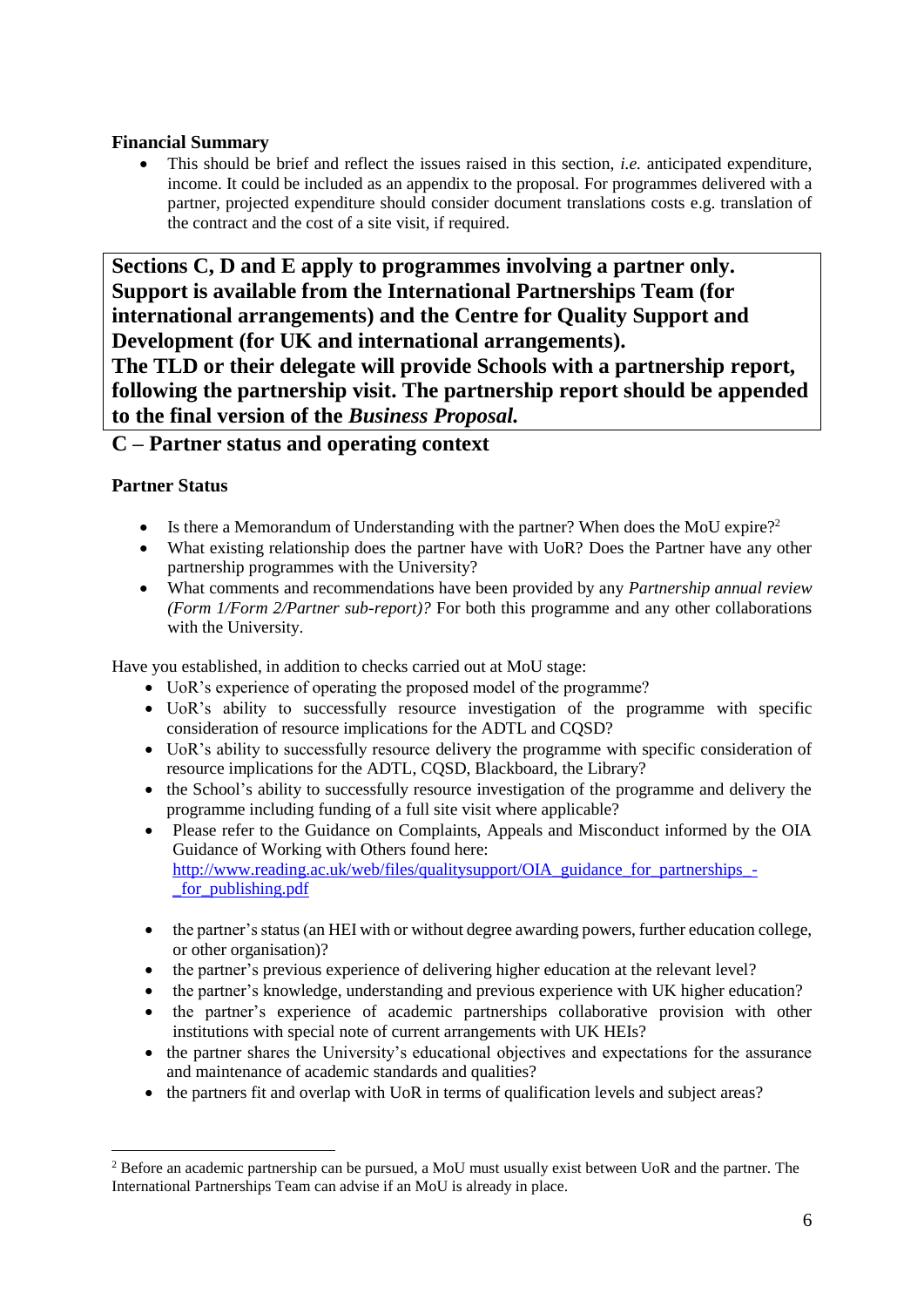- the financial status and stability of the partner which indicates it is demonstrably financially capable of entering into and maintaining the arrangement *(only applicable where the partnership involves a significant financial risk to the University?*
- the partner has the ability to contract (if a binding agreement is to be put in place) and who the contracting party is?
- the partner has the ability to enter into a partnership for delivery of the type of programme and arrangement in question. Are there any restrictions on what they can and cannot do?
- for jointly awarded degrees: do institutional regulations permit the award of joint degrees *i.e.* does the partner have the requisite legal and regulatory capacity?
- does the partner have any business interests and/or links with private or overseas providers which could present potential risks to the proposed arrangement?
- has in place the suitable type and standard of facilities and resources need to meet their areas of responsibility for delivering the proposed programme? Including health and safety, equality of opportunity, student complaints procedure, disability provisions, staff development opportunities, etc.

What kind of profile does the partner have:

- with OAA?
- with their own quality assurance body?
- in the media?
- with their other partners?

## **Operating Context**

Country context:

- What is the level of stability within the country and region in which the partner is based including profile with UK Border Agency?
- What legal and regulatory frameworks and Higher education structures does the partner operate within?
- Is UoR able to operate within the legislative framework and the political, ethical and cultural context requirements of the region?
- What is UoR's experience working in the partner's HE sector and area of the world?
- Are there any country specific regulations to operate the programme? E.g. Letter of Accreditations, application to the local Ministry of Education:
- Are there any monetary restrictions including any laws relating to tax, VAT, transfer of money, limit on levels of fees? Are there any laws relating to partners in receipt of public funds where relevant?
- Are there any issues with transferring monies out of the countries concerned?
- What is the official language of the country the partner is based in and to what extent is English is spoken as a second language?

Regulatory considerations:

- Are there any implications for professional accreditation of the programme if it is delivered in partnership?
- What are the implications of current UK legislation affecting the admission of international students (i.e. immigration and visa requirements) for the programme?
- How can UoR be compliant with copyright licenses, library licenses, software licenses and data transfer whilst pursuing academic activity in the region?

Contingency arrangements: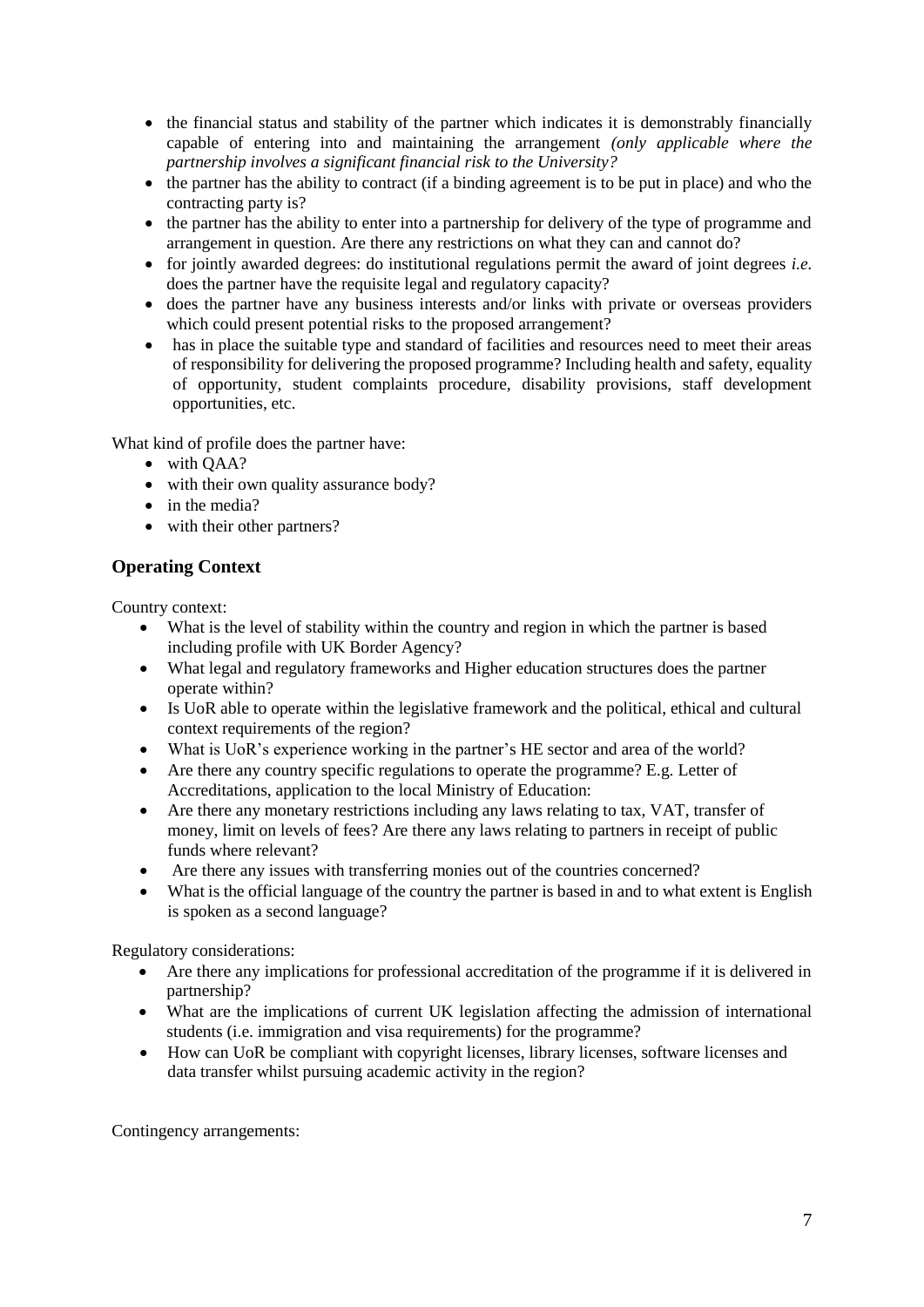What arrangements would be made for students were the ownership of a partner, or its status, to change in such a way that might lead to the termination of the arrangements. What would be the costs?

# **D - Operational structure and division of responsibilities**

- Who is going to be the key individual responsible for this partnership at the Partner?
- What are the governance structures of the partner? Who are the key senior actors at the partner? Have they shown support for the partnership?
- What is the assessment of the partner institutions' staff academic and professional capacity? Have you reviewed CVs of staff teaching on the programme?<sup>3</sup>
- How are the responsibilities of the partner going to be carried out and by whom? *i.e.* teaching staff, admin staff
- What Committees and Management teams will be involved in the operation of the programme partnership?
- What measures are proposed to ensure the smooth transition between institutions (where relevant) and a good student experience?
- What considerations have been given to the different cultural assumptions about learning methods in the partner's country?
- Which partner will be responsible for and incur the costs associated with each element of the programme? Please fully complete the following table. Please note that responsibility may be for either one of the partners or shared.

| <b>Areas of Responsibility</b>   | Please state which partner will have responsibility for each of<br>these areas and provide a detailed account of the<br>arrangements which will be made in each case. |
|----------------------------------|-----------------------------------------------------------------------------------------------------------------------------------------------------------------------|
| <b>Curriculum design</b>         |                                                                                                                                                                       |
| <b>Advertising and marketing</b> |                                                                                                                                                                       |
| <b>Recruitment activities</b>    |                                                                                                                                                                       |
| <b>Application advice</b>        |                                                                                                                                                                       |
| <b>Admissions</b>                |                                                                                                                                                                       |
| <b>Registration</b>              |                                                                                                                                                                       |
| <b>Accommodation</b>             |                                                                                                                                                                       |
| <b>Induction</b>                 |                                                                                                                                                                       |
| <b>Teaching</b>                  |                                                                                                                                                                       |
| <b>Teaching facilities</b>       |                                                                                                                                                                       |
| IT facilities & resources        |                                                                                                                                                                       |
| <b>VLE</b>                       |                                                                                                                                                                       |
| <b>Learning resources</b>        |                                                                                                                                                                       |

 $3$  It is a requirement that the University should formally and in advance of their commencing teaching on University programmes, approve the curricula vitae of all relevant partner staff. The Memorandum of Agreement covering academic partnership will stipulate partners must keep UoR updated with the CVs of any new staff teaching on the programme.

1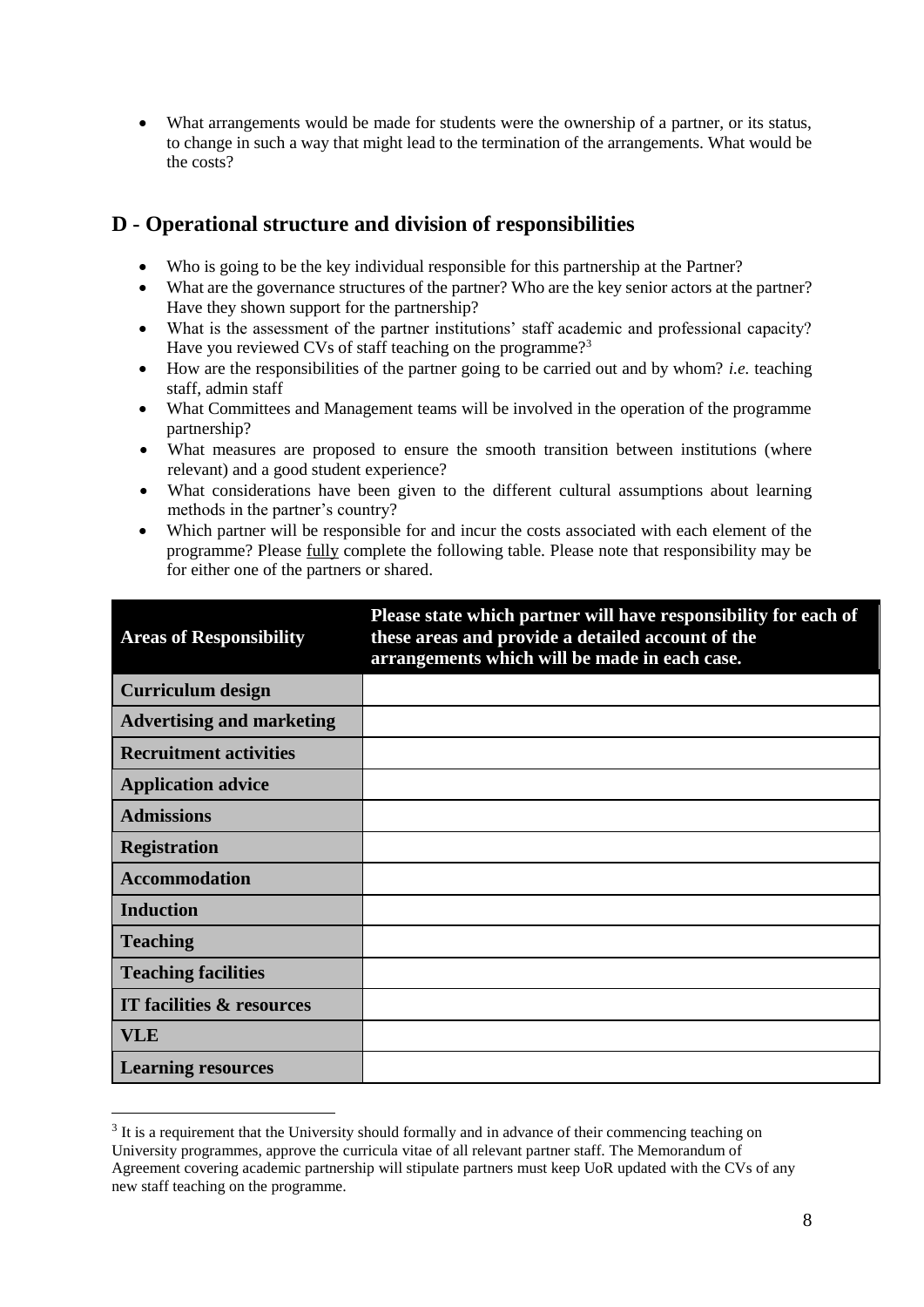| <b>Health and Safety</b>                                                                               |  |
|--------------------------------------------------------------------------------------------------------|--|
| <b>Student evaluation</b>                                                                              |  |
| <b>Setting assessments</b>                                                                             |  |
| <b>Marking &amp; feedback</b>                                                                          |  |
| <b>Moderation</b>                                                                                      |  |
| <b>External examining</b>                                                                              |  |
| <b>Examination Board</b>                                                                               |  |
| <b>Board of Studies</b>                                                                                |  |
| <b>Annual Programme Report</b>                                                                         |  |
| <b>Arrangements for Periodic</b><br><b>Review/revalidation</b>                                         |  |
| <b>Student representation</b>                                                                          |  |
| <b>Disciplinary matters</b>                                                                            |  |
| <b>Appeals</b>                                                                                         |  |
| <b>Complaints</b>                                                                                      |  |
| <b>Collecting tuition fees</b>                                                                         |  |
| <b>Student support (academic)</b>                                                                      |  |
| <b>Careers education,</b><br>information, advice and<br>guidance <sup>4</sup>                          |  |
| <b>Student support (pastoral)</b>                                                                      |  |
| <b>Student support (disabilities)</b>                                                                  |  |
| <b>Staff visits to other partner</b><br>(informal/formal, for<br>teaching, reviewing<br>programme etc) |  |
| <b>Staff training and evaluation</b>                                                                   |  |
| <b>Certificates &amp; transcripts</b>                                                                  |  |
| <b>Graduation</b>                                                                                      |  |

## **E - Validation Fee (if applicable)**

1

• Based on the findings on the information presented in this Business Proposal, what Validation Fee (if applicable) will be charged for the programme? A Validation Fee may be included to cover the costs of running the collaboration itself and may involve:

<sup>&</sup>lt;sup>4</sup> The eventual Memorandum of Agreement with the partner should specify responsibilities for the provision of Careers Education, Information Advice and Guidance. While studying at a partner institution, it would normally be expected that students access the partner institution's careers service, where available, in the first instance. See *Policy for Careers Education, Information, Advice and Guidance*.